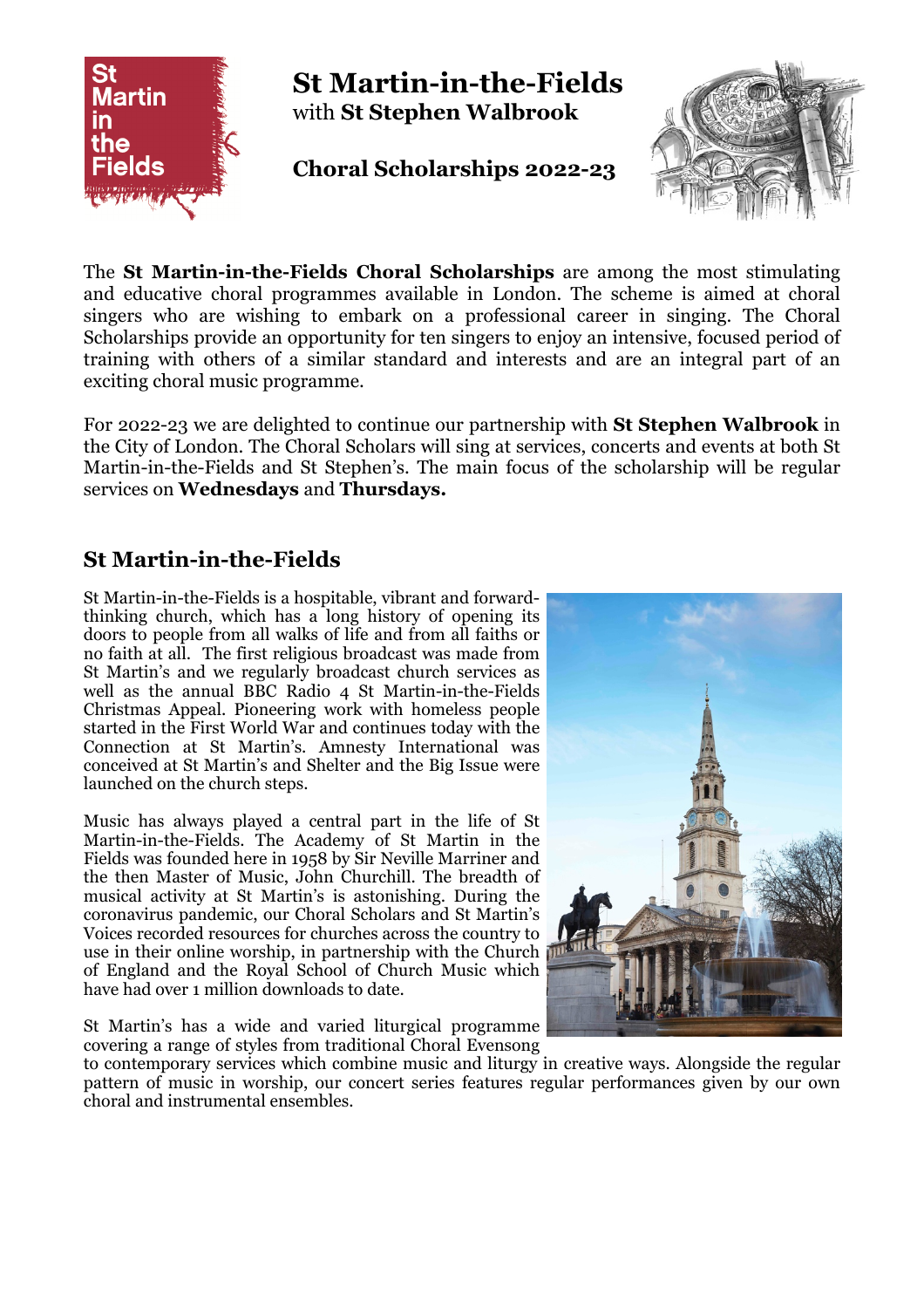We have a number of choral ensembles at St Martin-in-the-Fields:

- **St Martin's Voices** is our professional ensemble of talented singers who come together to sing world-class concerts and special services at St Martin-in-the-Fields and beyond. As well as their extensive concert and broadcasting programme, St Martin's Voices explore the great classical music of our religious heritage at our weekly *Great Sacred Music*. The newest development to the music programme at St Martin-in-the-Fields is the **St Martin's Voices Fellowship**, an advanced training programme for emerging professional singers.
- The **Choral Scholars** have an essential musical role at St Martin-in-the-Fields. Each year up to ten scholars – many of whom are music college students or graduates – are appointed to sing at midweek services at St Martin's during term time. They also gain concert experience through our evening concert series, and benefit from an extensive programme of training in different aspects of church and choral music.
- The **Choir of St Martin-in-the-Fields**, our principal voluntary liturgical choir, joins with clergy and laity in leading our worship on Sundays and at significant festivals in the church year including Christmas, Holy Week and Easter.
- **St Martin's Chamber Choir** is a voluntary chamber choir, founded in April 2015, drawing from a pool of around thirty singers, that performs concerts of both major choral works and more intimate, small-scale works.
- **Children's Voices** was formed in 2014 and has quickly become an integral part of the St Martin's musical community. This choir of 7-13 year-olds has joined our existing ensembles to regularly enhance our music-making at church services and concerts whilst providing invaluable musical training for its young singers.
- **St Martin's Community Choir** aims to advance the culture of enthusiastic participatory congregational music at St Martin's, worshipping and gaining enjoyment in a pressure-free environment. Drawn from the St Martin's community and beyond, the Community Choir sing two or three services a term, plus occasional choral workshops and other activities.

### **St Stephen Walbrook**

With its impressive dome, St Stephen Walbrook church stands by Mansion House in the heart of the City of London. The present building was erected to the designs of Sir Christopher Wren following the destruction of its medieval predecessor in the Great Fire of London in 1666.

In 1953 the Samaritans charity was founded by the rector of St Stephen's, Dr Chad Varah. The first Samaritans branch operated from a crypt beneath the church. In tribute to this, a telephone is preserved in a glass box in the church. St Stephen's, with its glorious acoustic, has a vibrant musical tradition.

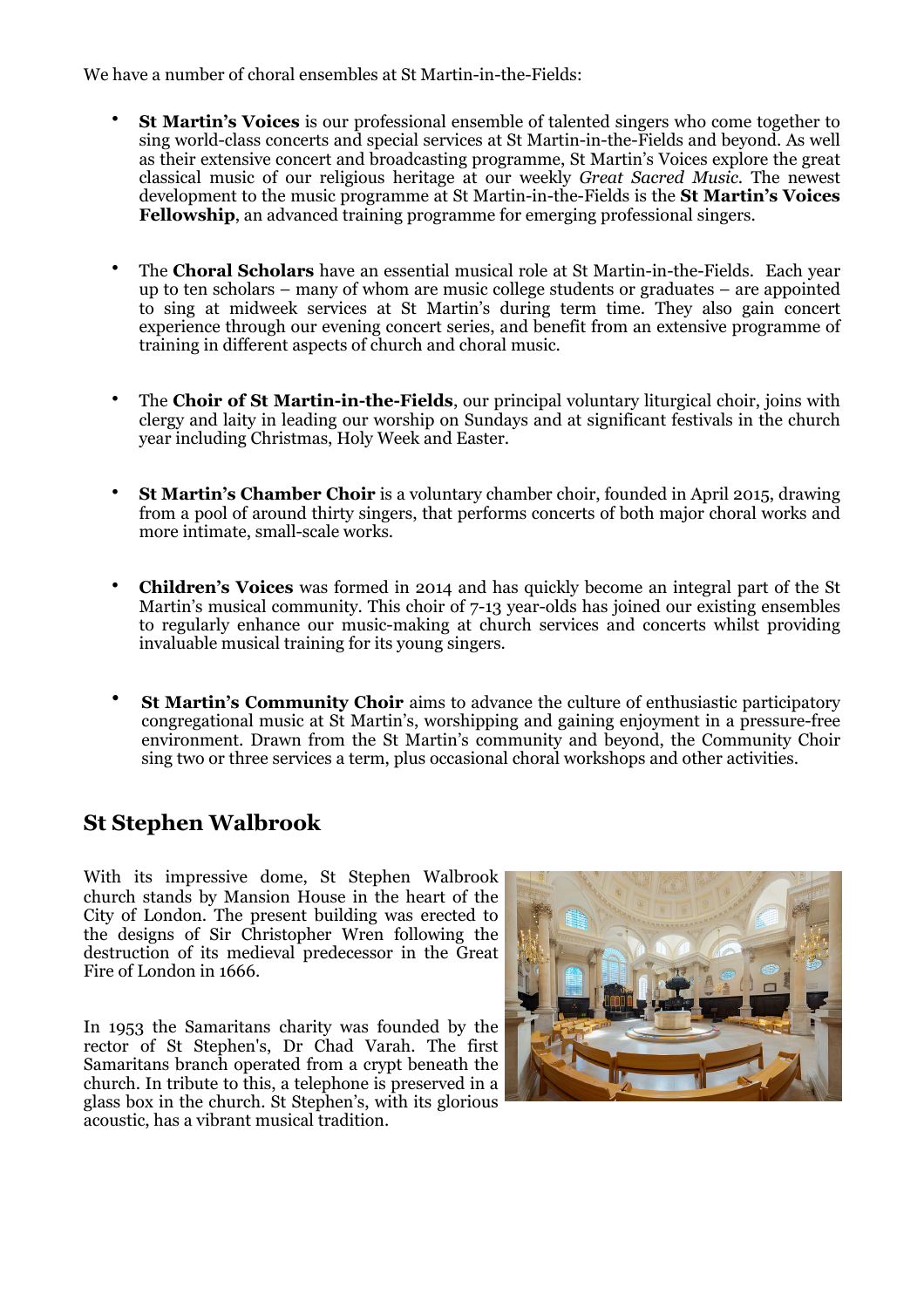### **Recent Choral Scholar projects**

In addition to their regular pattern of sung choral services at St Martin's and St Stephen's, the Choral Scholars have taken part in concert projects with *I Fagiolini* and *The Gesualdo Six*, and sung a live broadcast of BBC Radio 3 Choral Evensong. The Choral Scholars have also been on tour to Berlin, Manchester, Northumberland and Holy Island, and Scotland, and have sung Choral Evensong in Southwark Cathedral and St Paul's Cathedral.

# **Schedule**

The regular focus of the scholarship is on **Wednesdays** and **Thursdays**.

Each Wednesday, the full group of Choral Scholars will sing **Choral Classics,** a weekly sequence of words and music, at St Stephen Walbrook, followed by a traditional service of **Choral Evensong** at St Martin-in-the-Fields on a Wednesday afternoon. Half the group will then stay to sing for an informal service of Eucharist, **Bread for the World**.

On a Thursday, the other half of the group will sing for a recording of **Morning Song**, a service of sung Morning Prayer (broadcast the following Friday morning) at St Martin-in-the-Fields. This is followed by a traditional **Choral Eucharist** at St Stephen Walbrook on Thursdays with the full group.

#### Wednesday schedule

#### *All Choral Scholars*

| 11.30am                        | Rehearsal                                                    |
|--------------------------------|--------------------------------------------------------------|
| 12.30pm                        | <b>Choral Classics (St Stephen Walbrook)*</b>                |
| 2.15pm                         | Rehearsal                                                    |
| 4.00pm                         | <b>Choral Evensong</b> (St Martin-in-the-Fields)             |
| Half group<br>5.30pm<br>6.30pm | Rehearsal<br>Bread for the World (St Martin-in-the-Fields)** |

### Thursday schedule

|         | <i>Half group</i> (at St Martin-in-the-Fields)                 |
|---------|----------------------------------------------------------------|
| 9.15am  | Rehearsal                                                      |
| 10.00am | <b>Morning Song</b> (recorded for broadcast the following day) |

*All Choral Scholars* (at St Stephen Walbrook) 11.45am Rehearsal 12.45pm **Choral Eucharist**

*\* once or twice a month, half of the group will sing Choral Eucharist at St Martin-in-the-Fields at the same time.*

*\*\* occasionally, Bread for the World will be replaced with Choral Evensong at St Stephen Walbrook.*

Through the pandemic, St Martin's and St Stephen's have been moving to a hybrid model of inperson and online worship. Many of the Choral Scholarship services will also be either live-streamed or recorded for future broadcast on our social media channels and our digital platform, StMartins.Digital.

There are also occasional events outside the normal schedule – broadcasts, trips and special services – for which the Choral Scholars will be required. This will include two December commitments, both of which are high profile significant events in the life of St Martin's: the **Community Carol Service** and St Stephen Walbrook **Parish Carol Service**. In addition, the Choral Scholars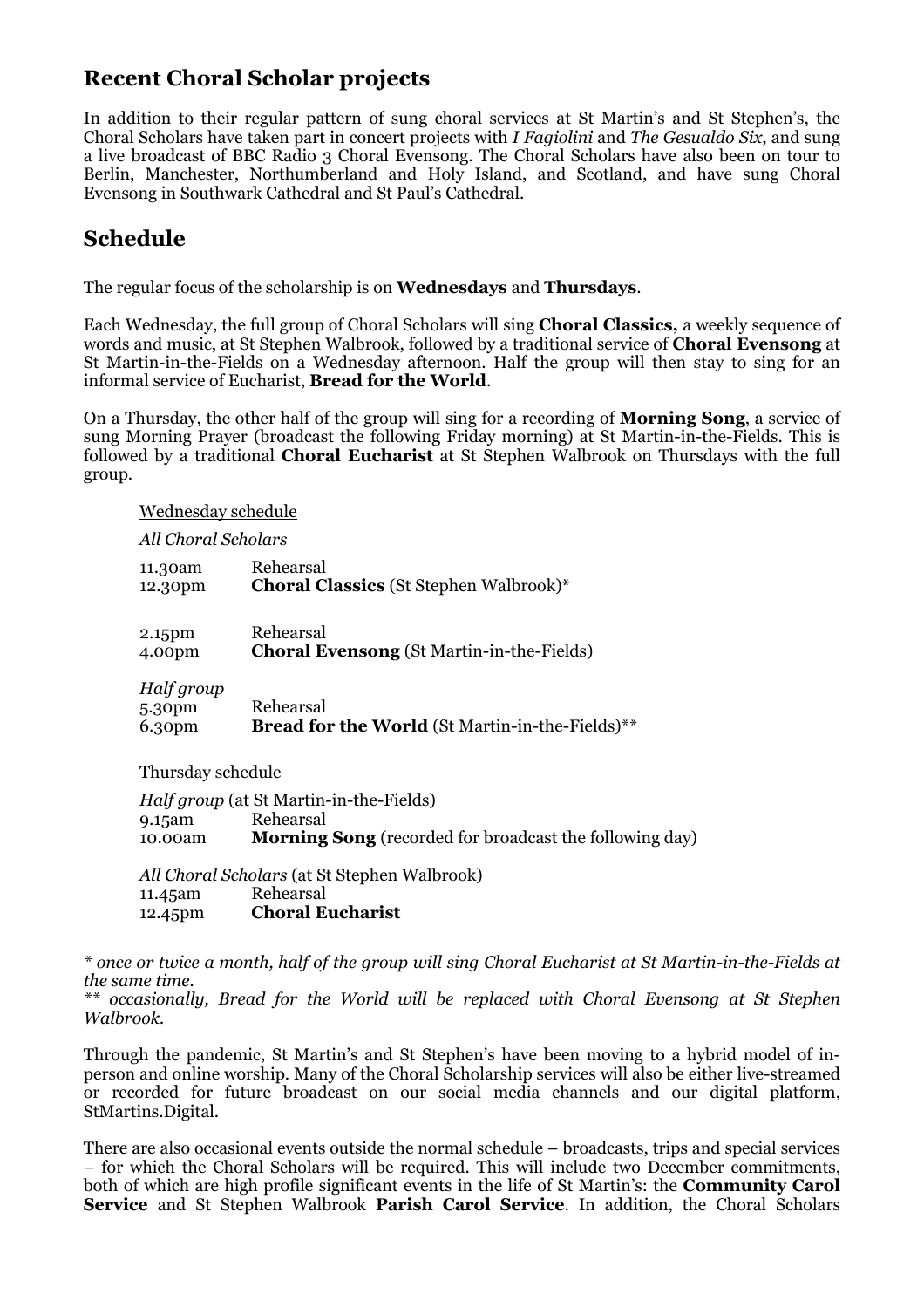perform approximately once a term in the **St Martin's Concert Series**. Scholars will be notified of these additional dates in writing before the start of each scholarship term.

In addition, we are currently building a programme of Choral Scholarship activity in the **Square Mile in the City of London**. The **Square Mile Choral Scholars** programme builds on the choral scholarship scheme at St Martin's and St Stephen's. It is a new initiative based at All Hallows by the Tower, working alongside other churches in the City, filling beautiful and unique sacred spaces with the glory and mystery of music for city workers, residents and visitors to London. This includes approximately one Sunday morning service each month at All Hallows'. Choral Scholars will be invited to take part in this programme (for which additional renumeration will be offered).

### **Term Dates**

| <b>Autumn</b> | Wednesday 21st September - Thursday 24th November 2022<br>(inclusive, plus some December commitments – see above) |
|---------------|-------------------------------------------------------------------------------------------------------------------|
| <b>Spring</b> | Wednesday $18th$ January – Thursday $6th$ April 2023 (inclusive)                                                  |
| <b>Summer</b> | Wednesday $26th$ April – Thursday $29th$ June $2023$ (inclusive)                                                  |

### **Honorarium**

Choral Scholars receive a remuneration of **£3,000 per annum** (£1,000 per term), paid in three equal instalments at the end of each term. In addition, we will reimburse public transport costs incurred in travelling between the two churches on a Wednesday and Thursday. This will be calculated on an individual basis and added to your termly remuneration.

Choral Scholars are allowed to be absent from up to four services (or standalone rehearsals or other events) per term (equivalent to one week) with no money deducted from their Choral Scholarship, providing these dates are agreed in advance in writing. If it is necessary to arrange any additional absences, these must be agreed as far ahead as possible. Suitable deputies will be organised by the Music Department and will be paid  $\epsilon_{50}$  per service. This amount will be deducted from the Choral Scholarship remuneration at the end of each term for any absences exceeding the allowance of four per term.

Choral Scholarships will be tenable for **one year only** and will only be renewed in exceptional circumstances.

Throughout the scholarship period, you will be a scholar at St Martin's and not an employee. Nothing in this document is intended to create a relationship of employer and employee between you and St Martin-in-the-Fields.

# **Eligibility and requirements**

Candidates for Choral Scholarships should have a confident singing voice and good standard of sight-singing ability. Enthusiasm for singing as a member of a team, together with a willingness to develop their musical talent, will be determining factors in the appointment of Choral Scholars. Applications are welcome from all singers at the beginning of their choral music careers; our Choral Scholarships are particularly aimed at bridging the gap between university- and professional-level choral experience.

# **To apply**